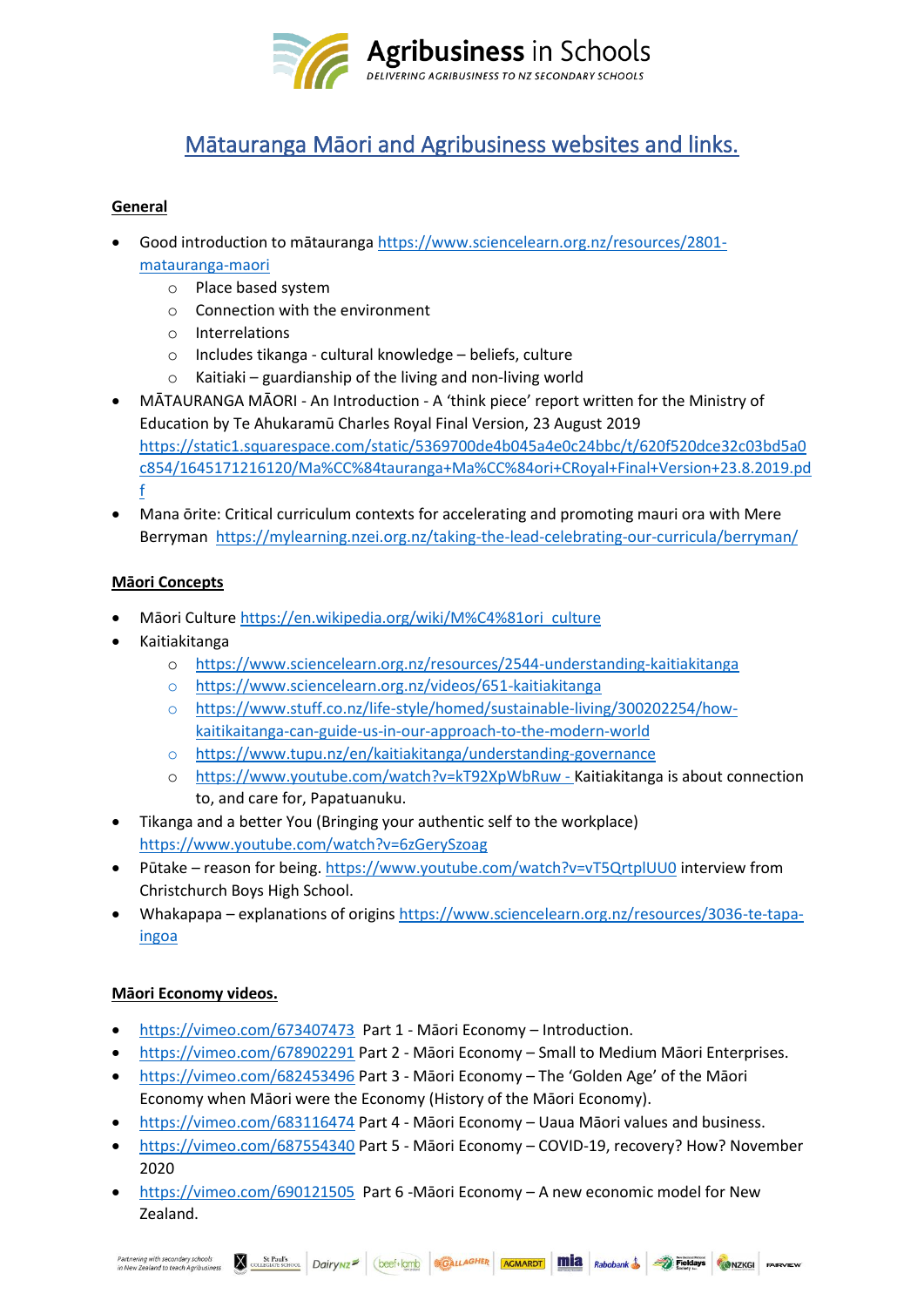

- <https://www.youtube.com/watch?v=hqAFaZdBdkM> Auckland University video on Covid and its impact on Māori Agribusinesses. 2022 NZ Economics Forum with Wayne Tainui - Manukura Māori Business Leader, PwC New Zealand, and Liz Te Amo - Chief Executive Officer, Miro.
- https://www.youtube.com/watch?v=FwPOw\_dptpl The growing Māori economy as the asset base hits \$36.9 billion Marae Investigates 24 July 2011 TVNZ

## **Māori Agribusinesses**

- <https://www.ruraldelivery.net.nz/stories/PKW-Incorporation>
- <https://www.ruraldelivery.net.nz/stories/Rakaia-Inc-Hororata-Dairy-3>
- <https://www.ruraldelivery.net.nz/stories/Wi-Pere-Trust>
- [https://www.stuff.co.nz/business/farming/99394070/massive-mori-operation-tihau-whanganui](https://www.stuff.co.nz/business/farming/99394070/massive-mori-operation-tihau-whanganui-has-breeding-finishing-and-dairy-farms)[has-breeding-finishing-and-dairy-farms](https://www.stuff.co.nz/business/farming/99394070/massive-mori-operation-tihau-whanganui-has-breeding-finishing-and-dairy-farms)
- [https://farmersweekly.co.nz/s/fw-article/m-ori-agribusiness-driving-primary-export-growth-](https://farmersweekly.co.nz/s/fw-article/m-ori-agribusiness-driving-primary-export-growth-MCTNJZBI442ZGBPNRT2VBT3PLRLY?utm_term=Read%20more%201&utm_id=252d0d91-0ae4-4af2-93d2-9e11941560c0&sfmc_activityid=1ec0bd7a-3c2d-48fe-8bc2-e5b044406dcc&utm_medium=email&utm_source=sfmc&utm_content=23679)[MCTNJZBI442ZGBPNRT2VBT3PLRLY?utm\\_term=Read%20more%201&utm\\_id=252d0d91-0ae4-](https://farmersweekly.co.nz/s/fw-article/m-ori-agribusiness-driving-primary-export-growth-MCTNJZBI442ZGBPNRT2VBT3PLRLY?utm_term=Read%20more%201&utm_id=252d0d91-0ae4-4af2-93d2-9e11941560c0&sfmc_activityid=1ec0bd7a-3c2d-48fe-8bc2-e5b044406dcc&utm_medium=email&utm_source=sfmc&utm_content=23679) [4af2-93d2-9e11941560c0&sfmc\\_activityid=1ec0bd7a-3c2d-48fe-8bc2](https://farmersweekly.co.nz/s/fw-article/m-ori-agribusiness-driving-primary-export-growth-MCTNJZBI442ZGBPNRT2VBT3PLRLY?utm_term=Read%20more%201&utm_id=252d0d91-0ae4-4af2-93d2-9e11941560c0&sfmc_activityid=1ec0bd7a-3c2d-48fe-8bc2-e5b044406dcc&utm_medium=email&utm_source=sfmc&utm_content=23679) [e5b044406dcc&utm\\_medium=email&utm\\_source=sfmc&utm\\_content=23679](https://farmersweekly.co.nz/s/fw-article/m-ori-agribusiness-driving-primary-export-growth-MCTNJZBI442ZGBPNRT2VBT3PLRLY?utm_term=Read%20more%201&utm_id=252d0d91-0ae4-4af2-93d2-9e11941560c0&sfmc_activityid=1ec0bd7a-3c2d-48fe-8bc2-e5b044406dcc&utm_medium=email&utm_source=sfmc&utm_content=23679)
- [https://www.stuff.co.nz/business/105970245/mori-company-takes-the-long-view-on-their](https://www.stuff.co.nz/business/105970245/mori-company-takes-the-long-view-on-their-business-goals)[business-goals](https://www.stuff.co.nz/business/105970245/mori-company-takes-the-long-view-on-their-business-goals)
- [https://www.stuff.co.nz/business/farming/93127914/big-force-of-maori-farming-takes-spiritual](https://www.stuff.co.nz/business/farming/93127914/big-force-of-maori-farming-takes-spiritual-approach-to-the-land-and-environment)[approach-to-the-land-and-environment](https://www.stuff.co.nz/business/farming/93127914/big-force-of-maori-farming-takes-spiritual-approach-to-the-land-and-environment)
- [https://www.stuff.co.nz/business/farming/128089624/unlocking-the-potential-of-mori](https://www.stuff.co.nz/business/farming/128089624/unlocking-the-potential-of-mori-agriculture-land-is-not-simple)[agriculture-land-is-not-simple](https://www.stuff.co.nz/business/farming/128089624/unlocking-the-potential-of-mori-agriculture-land-is-not-simple)
- <https://www.tvnz.co.nz/shows/gate-to-the-globe> Tim Lambourne tracks the journey of Māori exporting and celebrates the unsung heroes of the primary sector. From tennis balls at the US Open to venison at the Burj Kalifa, Māori are supplying some of the most sophisticated international markets.
- <https://www.youtube.com/watch?v=vZvg38pBFEk> Māori businesses take up opportunities in US market. America is a big market and off the back of the US Vice President visit the Māori team at New Zealand Trade and Enterprise say it sends a message that a big country like that wants to work with us and they want to help more Māori gain opportunities and lift those who are already in the market there.
- Iwi Island Agribusiness Enterprises The challenges of farming on an island for a Māori Trust <https://www.youtube.com/watch?v=GaFhL3BqfaM>
- What causes Māori business to succeed <https://www.youtube.com/watch?v=k4vKu6NhQ7E>
- Miraka Māori culture impact economic landscape in New Zealand. <https://www.youtube.com/watch?v=NfQne8Kwr90>
- MPI has worked with a number of Māori landowners across the country to bring together smaller land blocks to build economic scale. Based on these interactions, MPI has identified six common steps that can assist Māori to successfully improve the performance of their land. Find out more: [www.mpi.govt.nz/funding-and-programmes/maori-in-the-primary-industries/maori](http://www.mpi.govt.nz/funding-and-programmes/maori-in-the-primary-industries/maori-agribusiness)[agribusiness](http://www.mpi.govt.nz/funding-and-programmes/maori-in-the-primary-industries/maori-agribusiness) <https://www.youtube.com/watch?v=J292lDyWeuk>

# **Organisations**

• Hui Taumata Trust - Shaan Stevens of Guinness Gallagher International and others discuss Māori Economic Development. Outlines issues facing indigenous groups and their modern-day challenges in the economic environment. The video produced by Microsoft covers how technology can address problems facing small indigenous groups. <https://www.youtube.com/watch?v=cdGpuNOPcH0>